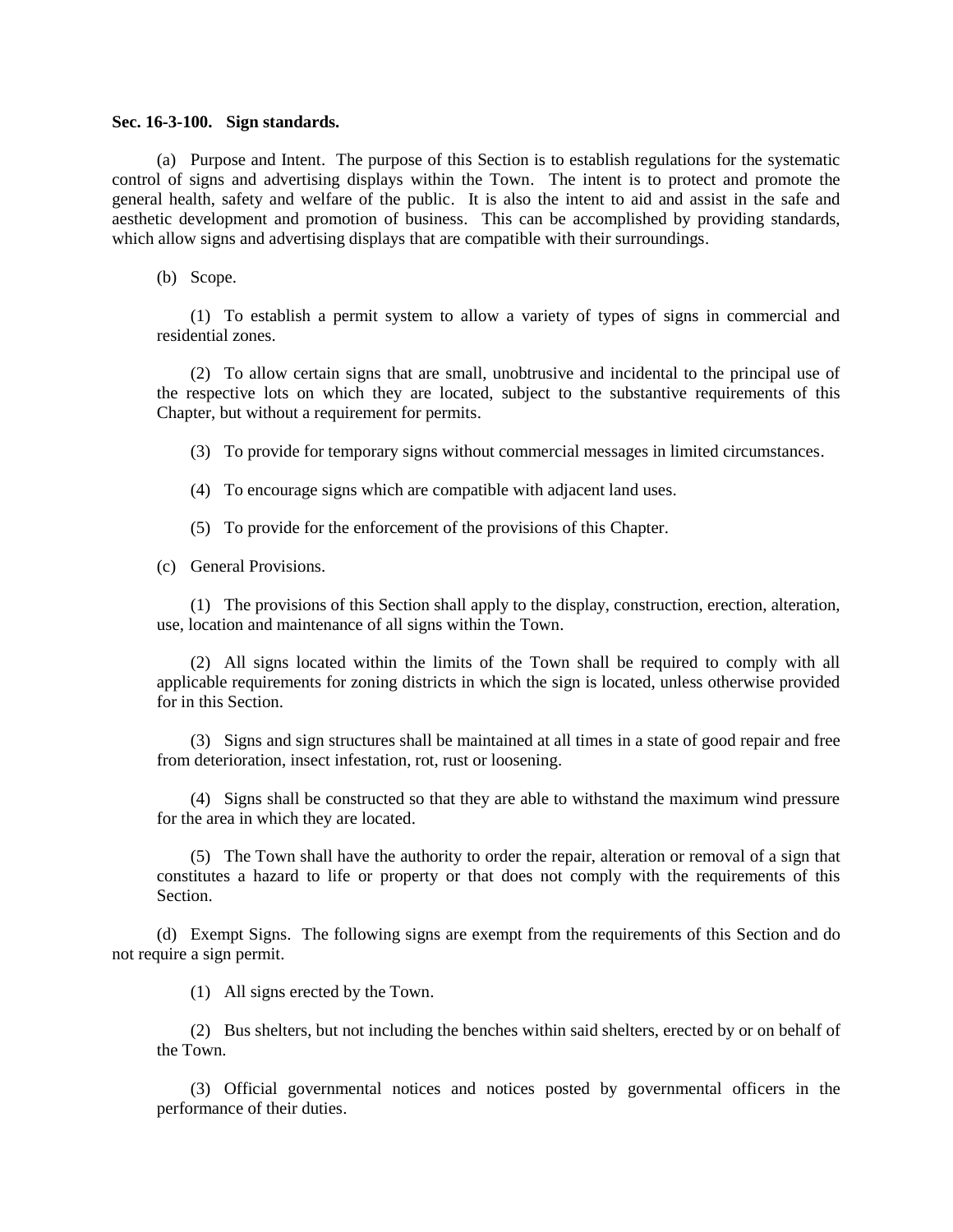(4) Temporary or permanent signs erected by public utility companies, transit authorities or construction companies to warn of danger or hazardous conditions, including signs indicating the presence of underground cables, gas lines and similar devices.

(5) Signs required or specifically authorized for a public purpose by any law, statute or ordinance. No such sign shall be placed in the public right-of-way unless specifically authorized or required by law, statute or ordinance.

(6) Public signs: Signs required or specifically authorized for public purpose by any law, statute or ordinance, which may be of any type, number, area, height above grade, location, illumination or animation, authorized by the law, statute or ordinance under which the signs are erected. Signs of danger or of a cautionary nature are limited to wall and ground signs; no more than two (2) per street front; no more than four (4) square feet per sign in area; and no more than ten (10) feet in height above grade. These signs may be illuminated but only from a concealed light source which does not flash, blink, chase or fluctuate; and signs which are not animated.

(7) Private traffic control signs, including directional signs and signs relating to a hazardous area or construction zone that conform to the standards of the Colorado Manual of Uniform Traffic Control Devices. These signs must be place within the established road right-of-way.

(8) Small signs not exceeding six (6) square feet that do not contain any advertising which are displayed for the direction, information or convenience of the public, including signs that identify hours of operation, rest rooms, location of public telephones and parking entrances.

(9) Memorial signs and plaques: Memorial signs, plaques, tablets, names of buildings and date of erection when cut into any masonry surface or inlaid so as to be part of the building when constructed of bronze or other noncombustible material.

(10) Signs in the display window: Signs in the display window of a business use which are incorporated with a display of merchandise or a display relating to services offered which do not exceed four (4) square feet in area.

(11) Professional: Nameplate signs not more than two (2) square feet in area which are fastened directly to the nonresidential building and do not project more than six (6) inches beyond the property line.

(12) Signs within buildings: Any sign placed inside a building may be erected without requiring a permit if not visible from a public street or sidewalk.

(13) Environmental signs, including but not limited to wildlife, wildfire, environmental, wetlands, conservation area and riparian area identification signs.

(14) Flags of any nation or government, whether in a residential, nonresidential or Planned Development District as further regulated in Paragraph (j)(7) of this Section.

(15) Any event signs for events lasting less than twenty-four (24) hours, including but not limited to garage sales, weddings, gatherings, etc. Temporary signs announcing a campaign, drive or event of a civic, philanthropic, educational or religious organization, provided that these event signs are not displayed for more than fourteen (14) days and do not exceed sixteen (16) square feet in total sign area.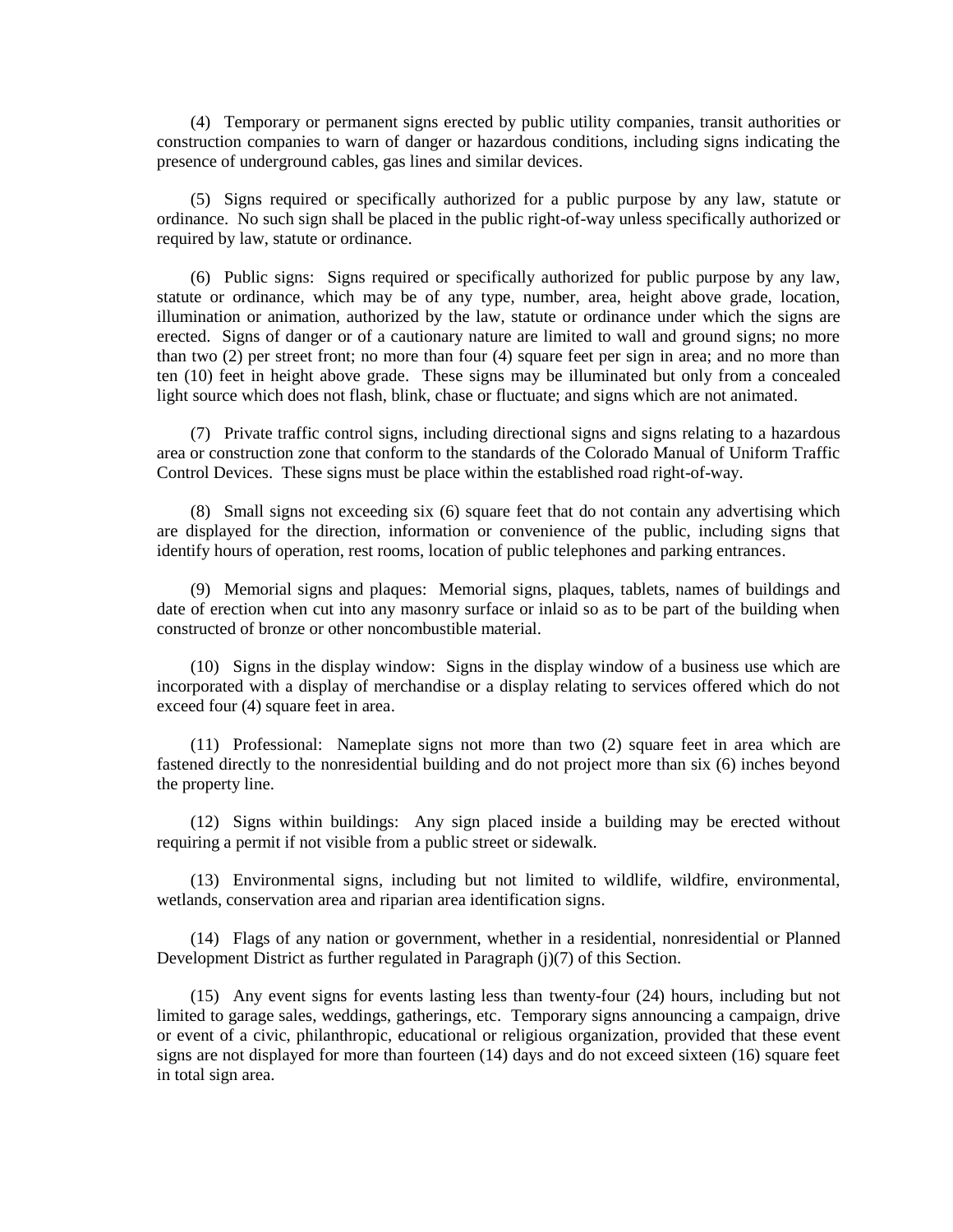(16) Holiday displays installed no earlier than two (2) weeks prior to the holiday and removed within two (2) weeks following the holiday, except that lighting erected in connection with the observation of Christmas, Hanukkah or Kwanza may be installed no earlier than Thanksgiving of the same year.

(17) Construction signs. One (1) temporary construction sign advertising a new development, construction or other new improvement of a property denoting architectural, engineering or construction firms engaged in work, shall be permitted. Such sign shall be limited to ground or wall signs; shall not exceed thirty-two (32) square feet per face or ten (10) feet in height. The temporary sign shall be removed upon issuance of a certificate of occupancy.

(18) Real estate signs subject to the provisions in each zone district.

(19) Political signs subject to the provisions in each zone district.

(e) Sign Permits.

(1) All requests for sign permits shall be submitted to the Town with a completed application form.

(2) A sign permit deposit shall be collected by the Town at the time the permit request is submitted.

(3) All requests for signage shall be accompanied by a drawing, fully dimensioned, showing the sign construction specifications, color, method and intensity of illumination, message and site plan showing the location, setback, height and sign area of all proposed and existing signage. If the sign is to be placed on an existing building in a nonresidential zone district or within a Planned Development District, a photo simulation of the sign on the wall on which it is to be placed shall be included. If the sign is a freestanding or monument sign in a nonresidential zone district or within a Planned Development District, a stamped structural drawing of the proposed sign shall be included.

(4) Prior to approval by the Town, the Town Planner shall review all permanent (nontemporary) sign permit requests.

(5) The Town Planner shall have the authority to approve, deny or make recommendations or conditions on any sign permit application. Any decision or recommendation made by the Town Planner may be appealed upon request of the applicant to the Board of Trustees.

(6) Following approval by the Town, the sign owner or sign contractor shall apply to the Town for a building permit, which permit must be issued prior to placement of the signs on the property.

(7) The expiration date for such permits shall be specified in each permit and, with respect to installation of signs, shall not exceed one hundred eighty (180) days and shall be issued in conjunction with building permits.

(f) Sign Measurement.

(1) Sign area. The area of a sign shall be measured as follows: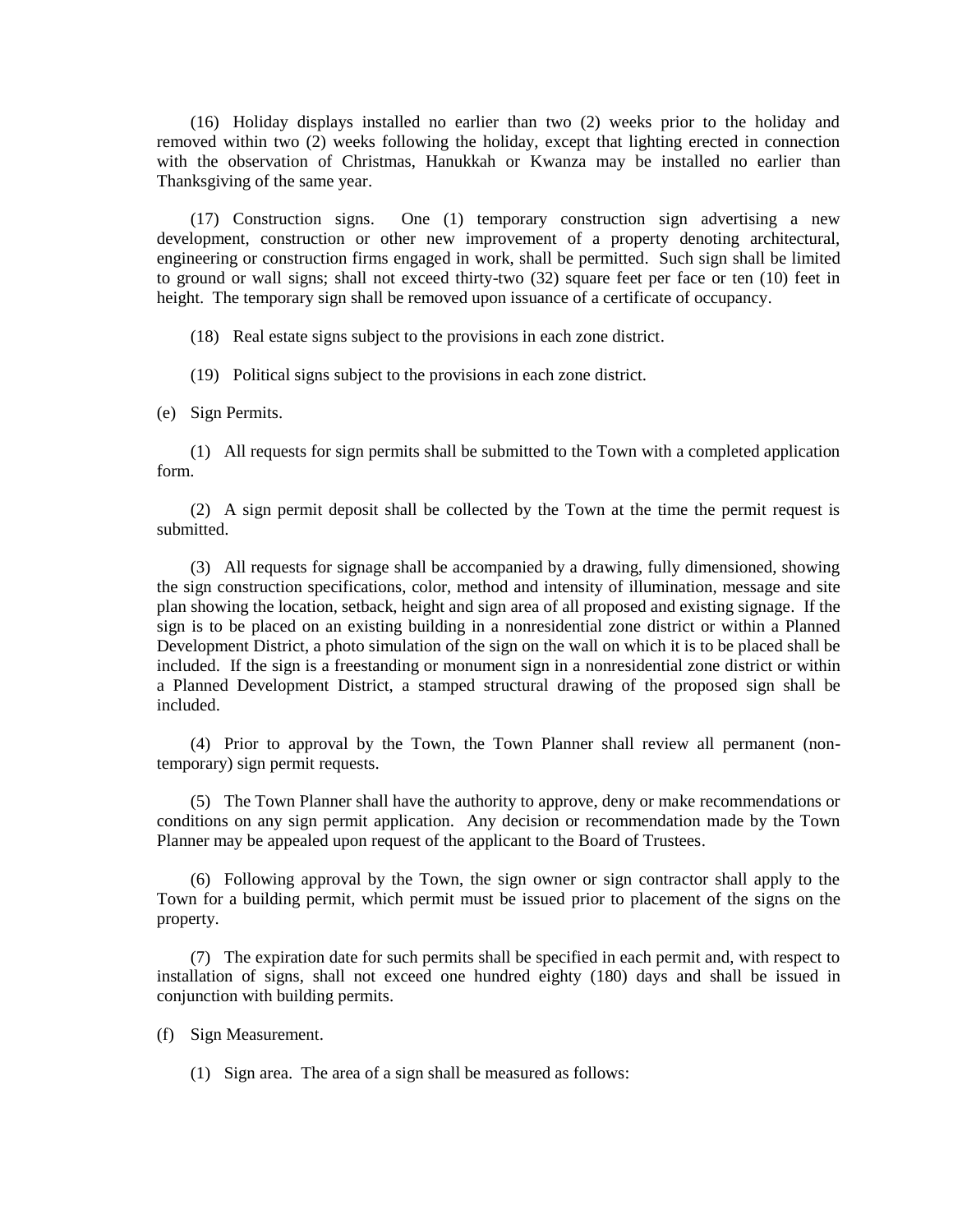a. The measured area of a sign shall be the entire area within a single continuous perimeter of not more than eight (8) straight lines enclosing the extreme limits of a writing, representation, emblem or any figure of similar character, together with any material or color forming an integral part of the display or used to differentiate a sign designed with more than one (1) exterior surface.

b. The supports, structure or bracing of a sign shall be omitted from measurement unless such supports, structure or bracing are part of the message or face of the sign or form an integral background of the display.

c. The area of all faces shall be included in determining the total area of a sign.

d. Corporate logos, color schemes, trademark identities and themes shall be included in calculations of sign area.

e. The building footprint on the approved site plan shall be used to calculate wall sign area allowances on each building. Only one (1) floor level shall be used.

(2) Setbacks. For the purpose of determining setback distances, measurements shall be taken from the edge or surface of the sign or sign structure, which is closest to the street, right-of-way, district line or property line from which the sign is to be setback.

a. Freestanding signs in nonresidential zoning districts up to and including signs six (6) feet in height above ground level shall be set back ten (10) feet from any property line adjacent to a street.

b. Signs exceeding six (6) feet in height above ground level shall be set back a minimum of twenty (20) feet from any property line adjacent to a street.

c. Signs in a nonresidential zoning district or Planned Development District shall be located not less than twenty (20) feet from any adjacent residential zoning district line.

d. Signs on corner lots or at the intersection of any driveway, parking lot, entrance or exit with any street shall be regulated such that no sign exceeding a height of three (3) feet above ground level shall be erected within the sight triangle established for said property.

(3) Height.

a. Wall signs. For the purpose of determining the height of any wall sign, height shall be measured from the average finished grade elevation along the building frontage to the highest point of the sign. No portion of a sign may exceed the height of the wall to which it is attached nor extend over windows.

b. Freestanding signs. For the purpose of determining the height of any freestanding sign, measurement of the vertical distance from the elevation of the nearest public sidewalk or paved street within twenty-five (25) feet or, if there is not a public sidewalk or paved street within twenty-five (25) feet, from the lowest point of the finished grade on the lot upon which the sign is located and within twenty-five (25) feet of the sign, to the uppermost point on the sign or sign structure. No freestanding sign shall exceed fifteen (15) feet in height.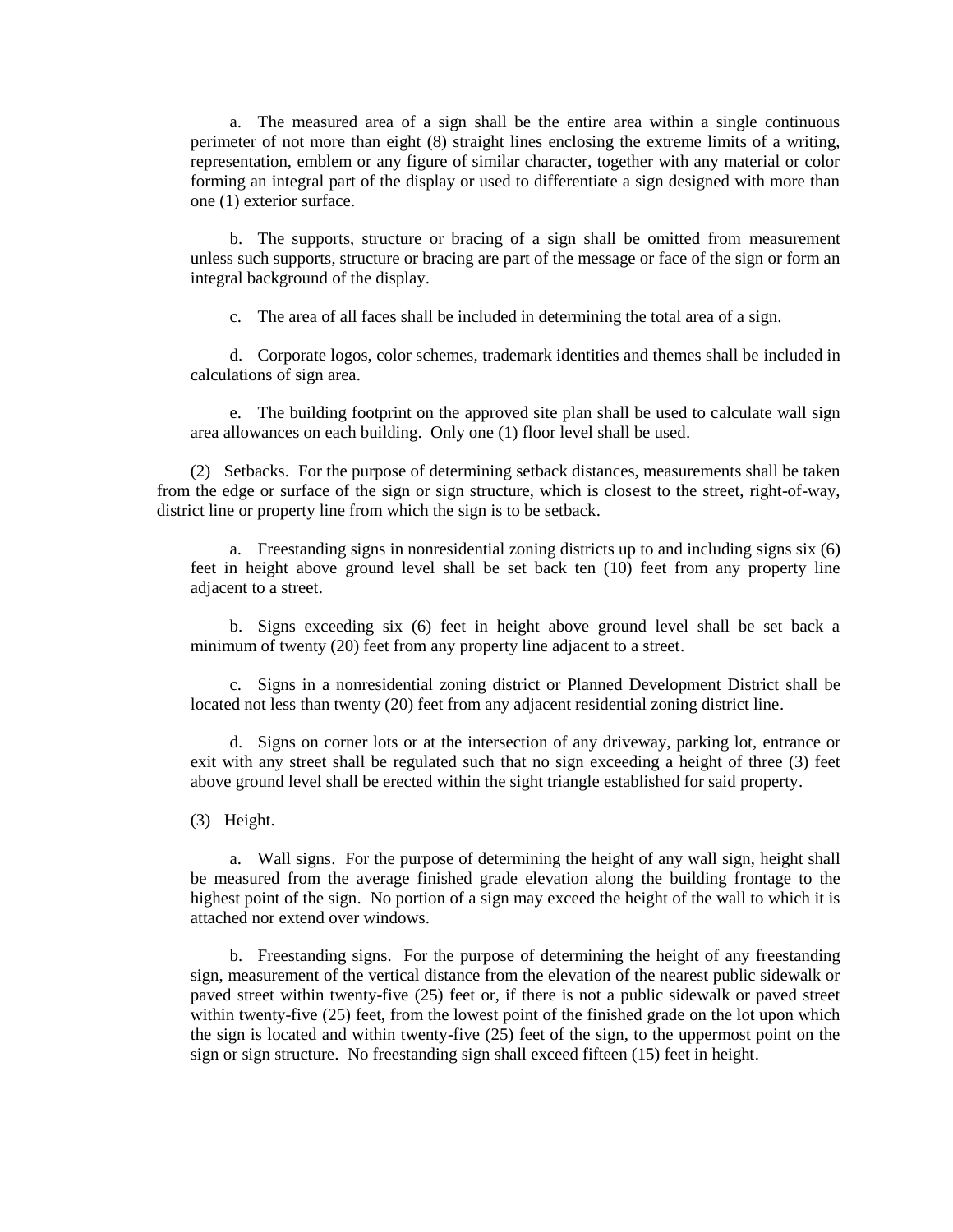(g) Prohibited Signs. To protect the health, safety and welfare of the people of the Town, to minimize traffic hazard and distraction and to promote the community appearance, the following signs shall be prohibited in the Town unless the specific use is provided for in this Chapter.

(1) Any sign which in any way obstructs the view of, may be confused with or purports to be an official traffic sign, signal or device or any other official sign.

(2) Any sign which creates in any way an unsafe distraction for motor vehicle operators.

(3) Any sign which obstructs the view of motor vehicle operators entering a public roadway from any parking area, service drive, private driveway, alley or other thoroughfare.

(4) Any sign which is located in a street intersection sight triangle and exceeds three (3) feet in height.

(5) Any sign which obstructs free ingress to or egress from a required door, window, fire escape or other required exit way.

(6) Any sign which is structurally unsafe; constitutes a hazard to safety or health; is not kept in good repair; is capable of causing electrical shocks to persons likely to come in contact with it; or does not conform to the design, structural and material standards for signs as adopted by the Town.

(7) Any sign located within utility easements, on public property or public rights-of-way, unless the use is specifically provided for in Section 16-3-20 of this Chapter.

(8) Signs painted or affixed to benches.

(9) Signs mounted, attached or painted on motor vehicles, trailers or boats when used as additional advertising on or near the premises and not used in conducting a business or service on the premises.

(10) Portable signs, except those required for traffic control and sandwich boards and Aframe signs unless located on a sidewalk of sufficient width so as not to block pedestrian circulation.

(11) Roof signs.

(12) Electronic message center signs unless approved as part of a planned sign program.

- (13) Animated signs.
- (14) Flashing signs.

(15) Revolving beacons and searchlights.

(16) Strings of light bulbs used in connection with commercial premises for commercial purposes, other than traditional holiday decorations used in compliance with these regulations.

(17) Exposed neon tubing or signs unless approved as part of a planned sign program.

(18) Signs, other than flags, designed or allowed to wave, flap or rotate with the wind.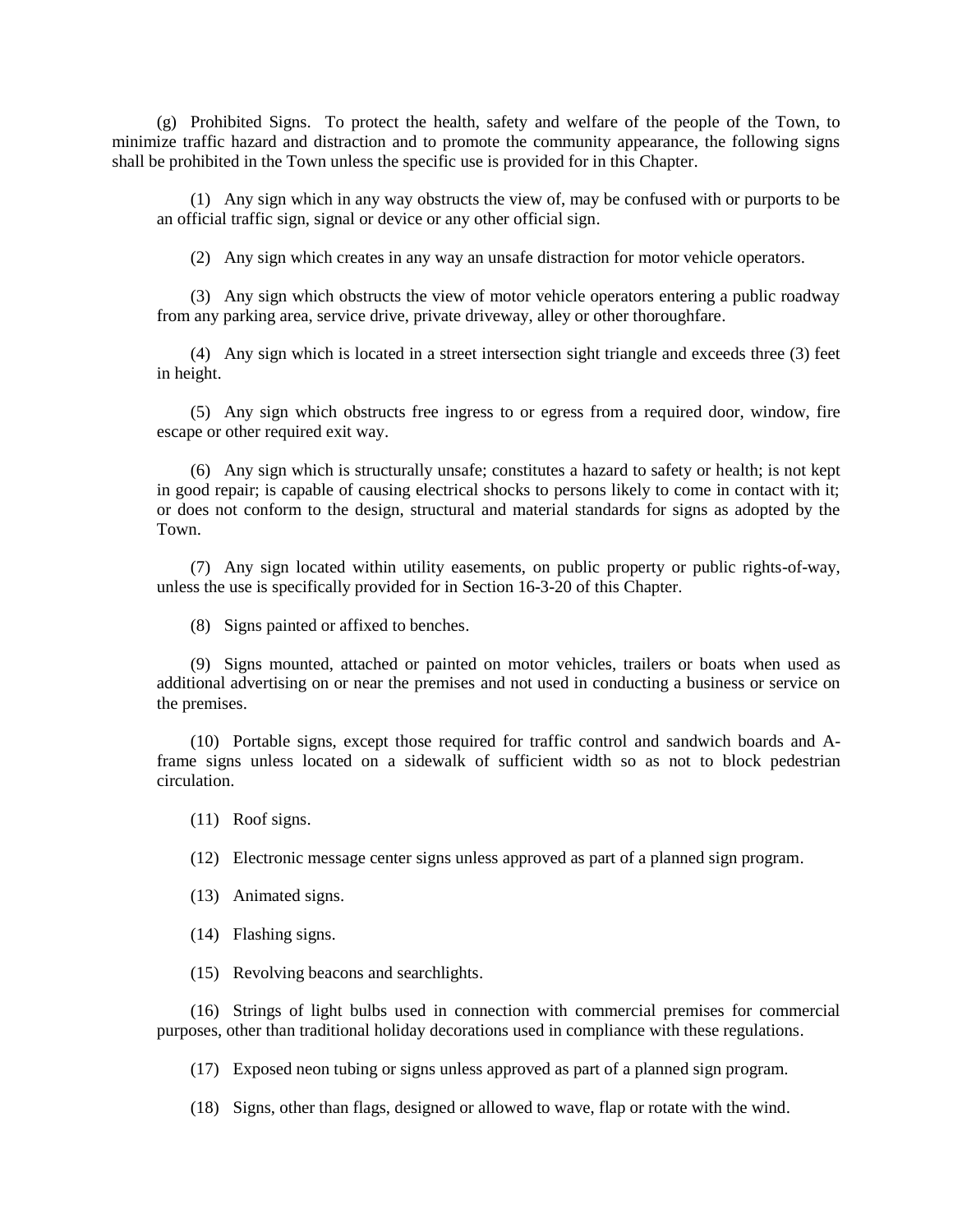(19) Any sign emitting sound.

(20) Signs with more than two (2) faces.

(21) Off-premises signs.

(22) Commercial billboards.

(23) Signs announcing a proposed use or land development prior to approval of the proposed use on that property by the Town.

(h) Signs in Residential Districts. In general, small, unobtrusive signs, bearing no commercial or off-premises content and which are relevant to the lives of the residents are permitted in the RR (Large Lot Rural Residential) Zoning District. Permanent signs in any Planned Development Zoning District shall require an approved planned sign program. Signs on residential lots shall adhere to the following design standards:

(1) Signs and sign structures that incorporate a foundation, footer or illumination require a permit.

(2) Illuminated signs and sign structures and flagpoles shall be regulated according to the requirements of Section 16-3-80 of this Chapter.

(3) The following specific sign types shall be regulated as follows in residential zoning districts:

a. Individual residential lot sales. One (1) unlighted real estate sign per street frontage advertising the sale, rental or lease of the premises on which it is maintained; not to exceed four (4) square feet per sign face and not over three (3) feet high. Such sign shall be removed within seven (7) days after the sale, lease or rental.

b. Multiple residential lot sales. One (1) unlighted real estate sign per major street frontage advertising the sale, rental or lease of the premises on which it is maintained; not to exceed sixteen (16) square feet per sign face and not over five (5) feet high. Such sign shall be set back ten (10) feet from the property line and removed within seven (7) days after the sale, lease or rental.

c. "For Sale," "Garage Sale" and "Yard Sale" signs shall only be used to advertise commodities or objects that are owned by a resident of the Town. "Estate Sale" signs shall only be used to advertise commodities or objects that were owned by the occupant of the residence at which the sale is held, at the time of the person's death. All such signs shall be displayed according to the requirements of all applicable Town ordinances.

d. Political signs erected on private property with the permission of the property owner, in connection with proposition elections or political campaigns or elections, shall not exceed four (4) square feet in surface area per face or three (3) feet in height. Signs may be displayed for a period of one hundred twenty (120) days, beginning no sooner than ninety (90) days prior to the date of the election or the commencement of early voting. The person or organization responsible for the erection or distribution of any election signs or the owners of the property on which such signs are located shall remove such signs within three (3) days following the election or conclusion of the campaign.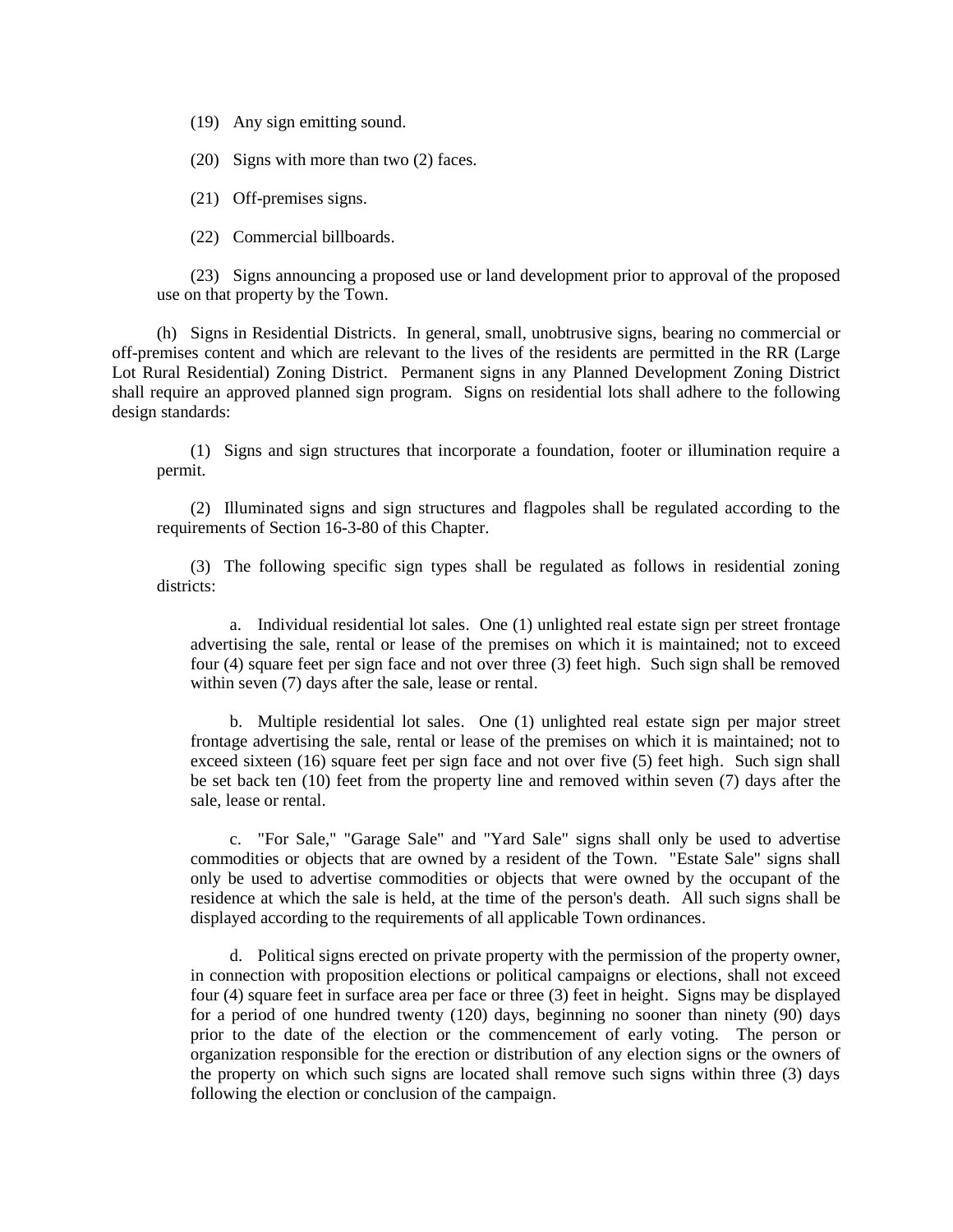(i) Signs in the Right-of-Way. Signs in the right-of-way of residential zones shall be regulated as follows. No signs are allowed within the right-of-way in any nonresidential zone district or PD District. Temporary signs are permitted in the right-of-way in residential zones at the discretion of the Town, provided that they comply with all of the following standards:

(1) Such sign does not exceed two (2) square feet in area per face and the top of the sign is no more than three (3) feet above the ground.

(2) No person shall construct or cause to be constructed a sign or sign structure in the rightof-way, which would not easily break away if hit by a vehicle or otherwise creates a potentially hazardous roadside obstacle.

(3) All temporary signs shall be located at least ten (10) feet from a paved street or trail.

(4) No sign except for political signs and "House for Sale" signs shall remain in the right-ofway for more than one (1) week.

(5) No sign shall advertise or direct attention to a business, commodity, service or activity regardless of whether it is conducted, sold or offered in the Town, except that it may advertise a specific house for sale, open house, garage, yard or estate sale located in the Town. Both the sign and related activity shall comply with all applicable sections of this Section.

(6) Signs which do not violate any other provision of this Section may be used to direct traffic to a property within the Town; however, the number of signs shall not exceed the minimum number needed to direct traffic to the property and shall be limited to one (1) sign per entry and one (1) sign per intersection.

(7) The person or organization responsible for the erection or distribution of any sign in the right-of-way shall be responsible for removing such sign. The removal of garage, estate and yard sale signs shall be regulated by this Section. Political signs shall be removed within three (3) days following the election or termination of the campaign. All other signs shall be removed immediately following the conclusion of the event or activity to which they are related.

(j) Signs in All Nonresidential Zone Districts and Planned Development Districts. All signs in a nonresidential zone district or Planned Development District require a sign permit and shall be regulated as follows:

(1) Freestanding signs. All freestanding signs shall be ground or monument signs. The sign panel or backing shall be a maximum of six (6) feet high by ten (10) feet long; shall not exceed eight (8) feet in height above finished grade; and must be located within the complex or area or an adjacent road right-of-way. All text must fit within a twenty-four-square-foot rectangle. All ground or monument signs are also required to meet the following requirements:

a. Commercial centers with a floor area of at least fifteen thousand (15,000) square feet of gross leasable floor area shall be permitted one (1) identification monument sign that identifies the center. The maximum size of the sign is the same as for any freestanding sign. A portion of the sign area may be used as a directory to identify individual businesses within the center, provided that a minimum of twenty-five percent (25%) of the area of said sign serves as identification of the center. The sign area of said sign shall not be counted as a portion of the total aggregate sign area allowed for single uses in a center. When a directory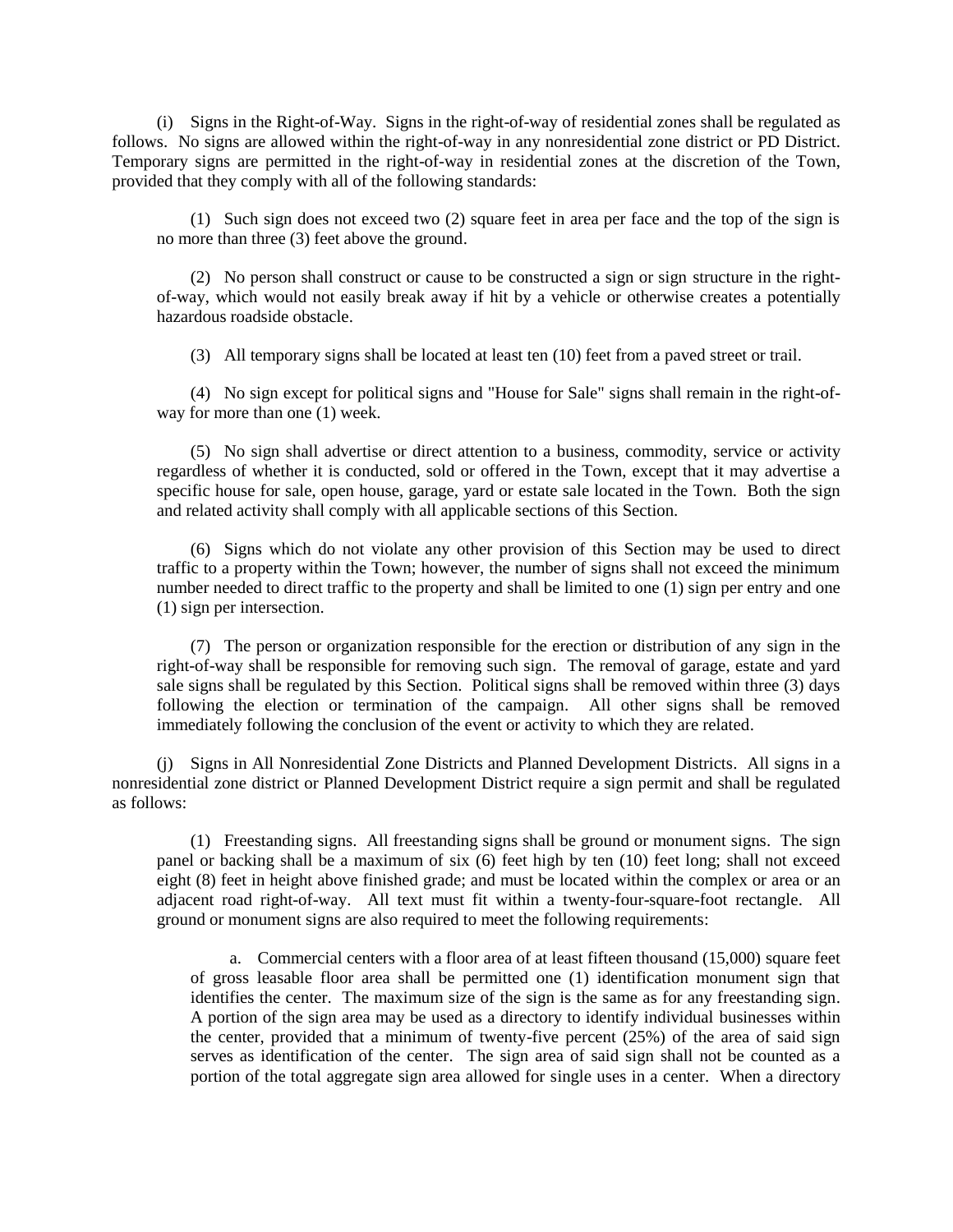sign is incorporated into the identification sign, consideration should be given to allow space for uses with limited street frontage or visibility over those with high visibility.

b. Commercial centers with less than fifteen thousand (15,000) square feet of gross leasable floor area shall be permitted one (1) identification monument sign identifying the individual uses within the center, provided that a minimum of twenty-five percent (25%) of the area of said sign serves as identification of the center, the sign does not exceed six (6) feet in height above ground level, the total sign area does not exceed one hundred (100) square feet and no sign face exceeds fifty (50) square feet. The sign area of such sign shall not be counted as a portion of the total aggregate sign area allowed for the uses in a center.

c. A single use or business, not part of a center, shall be permitted one (1) identification monument sign, provided that the sign shall not extend more than six (6) feet in height above ground level, the total sign area does not exceed sixty (60) square feet and no sign face exceeds thirty (30) square feet.

d. All ground or monument signs shall be located in a landscaped area which is of a shape, design and size (equal to at least twice the total sign area of all faces) that will provide a compatible setting for the sign. The landscaped area shall be maintained on a reasonable and regular basis.

e. All ground or monument signs shall match the architectural style, character, materials, color and detail of the building or center they advertise. Ground or monument signs shall indicate the address or address range for the use or center with eight-inch minimum, twenty-four-inch maximum letters and numbers. The address shall not count against the allowable sign area.

(2) Wall signs. Wall signs shall be parallel to the wall and project no more than eighteen (18) inches horizontally, in whole or in part, from the wall to which they are attached. Wall signs shall not exceed the height of the wall to which they are attached.

a. Single uses with frontage on one (1) street or parking lot. Each use within a commercial center shall be allowed a total aggregate wall sign area of thirty (30) square feet.

b. The wall sign area may be increased at a rate of one (1) square foot of sign area for each one (1) linear feet of building frontage in excess of thirty (30) linear feet up to seventyfive (75) linear feet, then at a rate of one (1) square foot of sign area for every two and onehalf (2½) linear feet of building frontage in excess of seventy-five (75) square feet or such sign area may be increased at a rate of one (1) square foot of sign area for each two hundred (200) square feet of gross leasable floor area (G.L.A.) in excess of nine hundred (900) square feet, whichever is greater.

c. No single wall sign may exceed one hundred fifty (150) square feet in area except to the extent allowed under the planned sign program.

d. Wall signs must be architecturally integrated into the structure to which they are attached.

(3) Buildings and uses with multiple frontages. Buildings and uses with frontage on more than one (1) street or parking lot shall be permitted to place signs on all building sides with frontage on a street or parking lot, up to four (4), in their calculation of permitted sign area.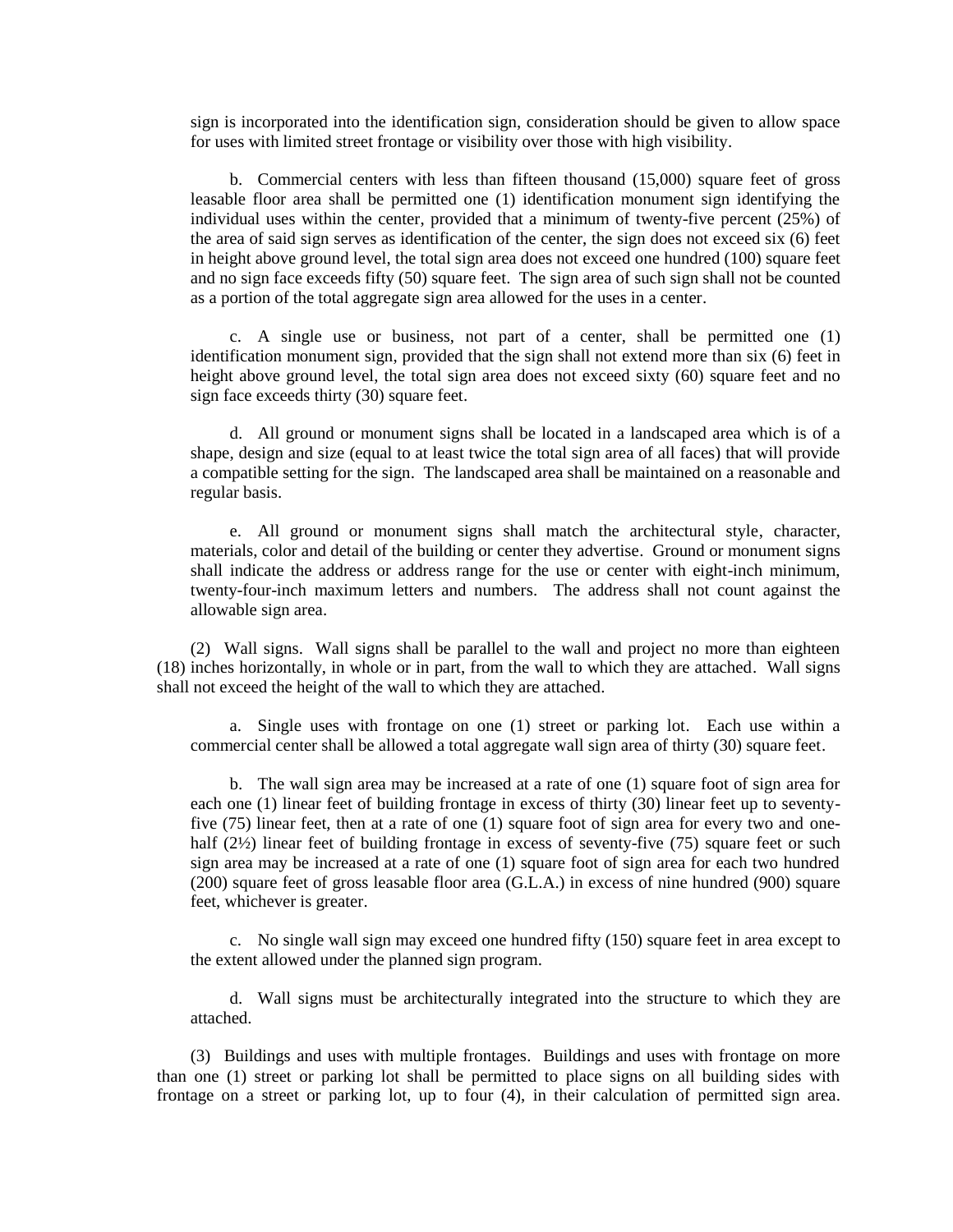Determination of frontages, as they relate to the signage, shall be made by the Town Planner. Each side of a business or use with frontage on a street or parking lot shall be allowed a total aggregate wall sign area of thirty (30) square feet. The calculation and location of wall signs for buildings and uses with multiple frontages shall meet the following criteria:

a. Sign area may be increased at a rate of one (1) square foot of sign area for each one (1) linear feet of building frontage (on the side where the sign is located) in excess of thirty (30) linear feet up to seventy-five (75) linear feet, then at a rate of one (1) square foot of sign area for every two and one-half (2½) linear feet of building frontage in excess of seventy-five (75) square feet.

b. One (1) of the sides containing a sign must contain the main entrance to the property.

c. To qualify as a frontage for purposes of determining sign area, sides must be fully exposed to public view and cannot be obstructed by other buildings, properties or uses.

d. No single wall may exceed the maximum sign area permitted calculated using the linear frontage for that same side of the building or one hundred fifty (150) square feet in area, whichever is more restrictive. Sign areas for wall signs may not be reassigned to other building sides, except to the extent allowed under an approved planned sign program.

e. The total maximum wall sign area shall be four hundred fifty (450) square feet.

f. Signage must be architecturally integrated into the structure to which they are attached.

(4) Window signs. Each use shall be permitted to have up to twenty-five percent (25%) of the total window area for signs, which may be temporary or permanent in nature. Window signs greater than four (4) square feet in area shall require a sign permit.

(5) Directional signs. Private traffic directional signs for the purpose of guiding or directing vehicular or pedestrian traffic onto or off of a parking lot or commercial center or within a parking lot or commercial center, are permitted, provided that each sign complies with the standards of the adopted Model Traffic Code or such other traffic code adopted by the Town, does not exceed three (3) square feet per sign face in area and four (4) feet in height and shall not contain any advertising or trade name identification.

(6) Illuminated signs. For the protection of community appearance and to minimize light pollution and traffic hazards caused by glare, illuminated signs shall be subject to the following conditions:

a. Illuminated signs shall be designed to minimize negative visual impacts on nearby residential neighborhoods.

b. Illuminated signs shall conform to the requirements of Section 16-3-90 of this Chapter.

c. Illuminated signs must be approved as part of a planned sign program.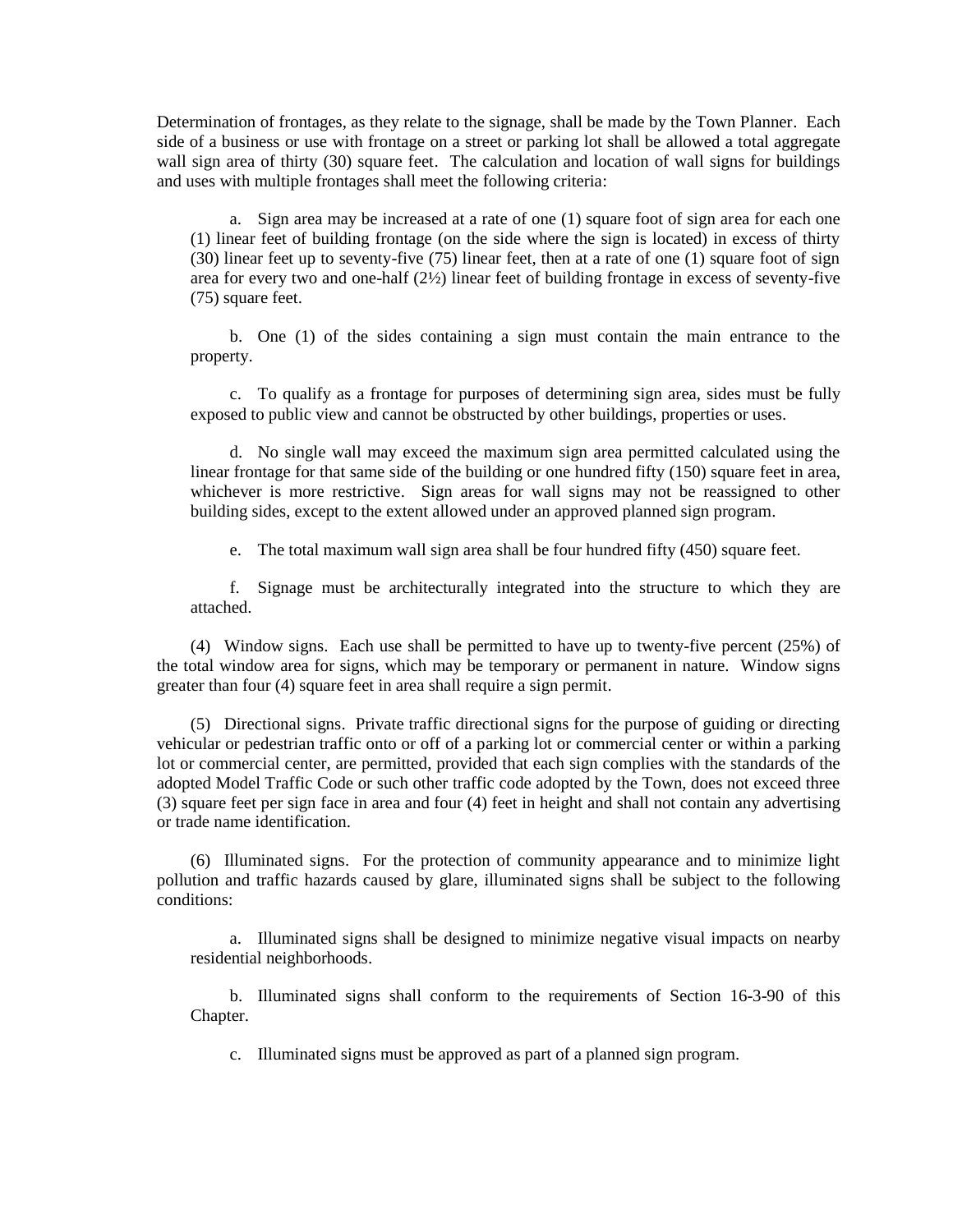(7) Flags and flagpoles. One (1) flagpole per lot is permitted without a permit and shall be subject to the following requirements. Any flag or flagpole that does not meet the following requirements may be allowed as part of a planned sign program and sign permit:

a. Flagpoles shall not exceed twenty-five (25) feet in height;

b. Flags shall not exceed four (4) feet by six (6) feet in dimension;

c. No more than two (2) flags of any size shall be permitted upon any single pole;

d. No flag shall be mounted higher than fifteen (15) feet above the maximum height of the building or structure on the property on which the flag will be flown;

e. No flag shall, when fully unfurled, extend over the property boundary onto any adjoining property or public right-of-way;

f. No flag shall be erected or maintained so as to allow a flag at rest to reach a height less than ten (10) feet above the ground;

g. Multiple flagpoles may be permitted when part of an approved planned sign program and shall require a permit;

h. The United States flag must be lowered at dusk or illuminated throughout the night;

i. Illumination of the United States flag on a flagpole shall be regulated by Section 16- 3-80 of this Chapter. (Permitted, provided that a narrow spread thirty-nine-watt par-metal halide or fifty-watt par-halogen lamp or an equivalent lamp with a similar narrow spread, is used and aimed to only illuminate the top of the flagpole.) The source of illumination (lamp) must be shielded in a manner so as not to be visible from adjacent property. Illumination shall be re-aimed whenever the flag is flown at half-mast and turned off whenever the flag is taken down;

j. The United States flag must be flown in accordance with protocol established by the Congress of the United States for the Stars and Stripes;

(8) Banners (architectural). Architectural banners mounted on a pole or streetlight, intended primarily for seasonal use, to identify events or uses within the commercial district are permitted, provided that the banner size shall be appropriate to the pole or streetlight on which it is mounted.

(9) Banners (advertising). Banners shall not exceed forty (40) square feet in total area, shall be nonilluminated, shall be securely attached to a permanent structure and shall not be freestanding. Said signs shall not be placed above the first story of any multi-story building. Banners shall be displayed for no more than fourteen (14) consecutive days per event and fifty-six (56) days per calendar year.

(10) Inflated balloons. Inflated balloons are allowed on a temporary basis, shall not to exceed forty (40) feet in height and shall not to be displayed more than three (3) consecutive days per month.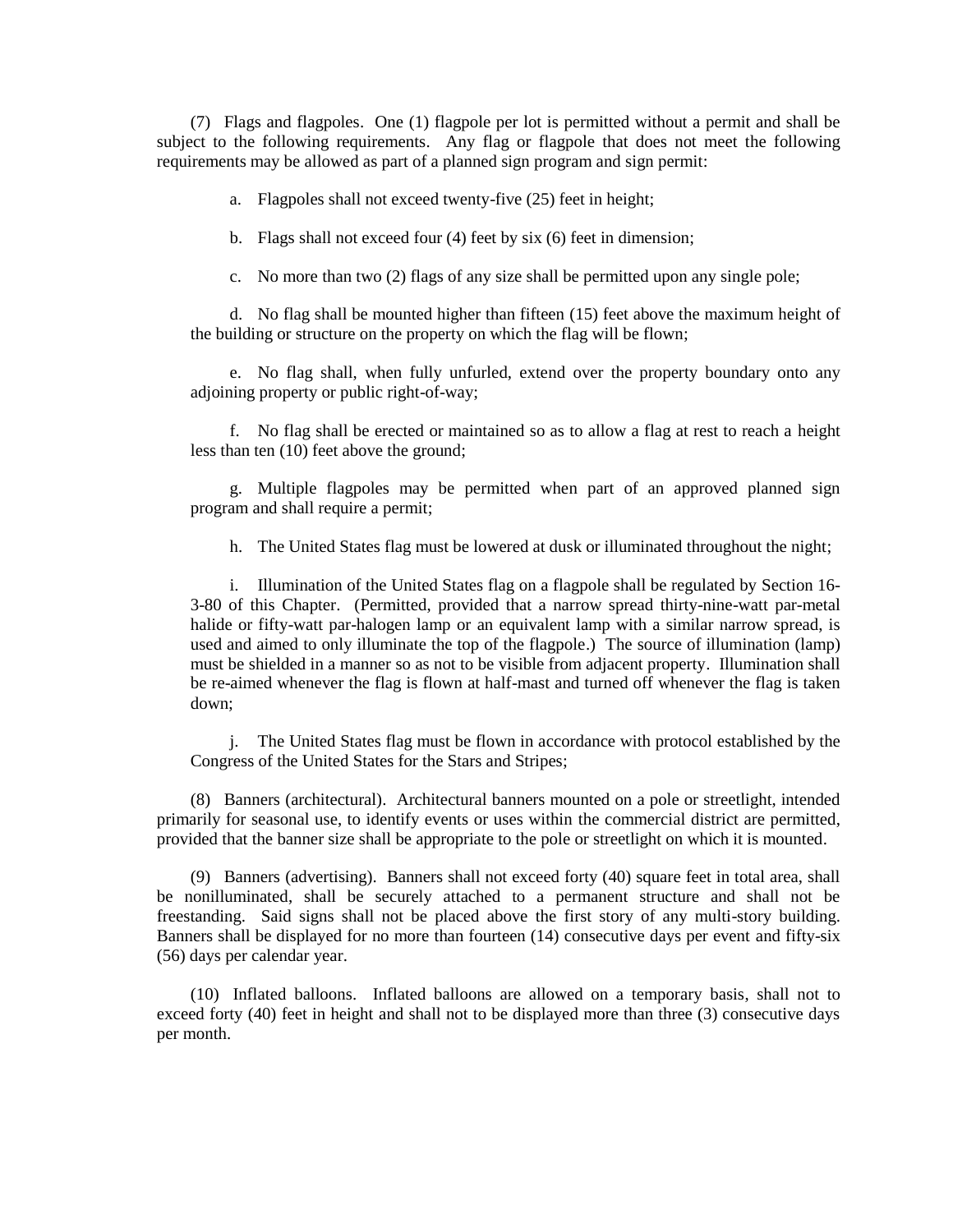(11) Temporary signs for new businesses. In the event that a business has opened whose permanent sign is not yet available, in order that such business may alert the public of its presence, a temporary sign may be utilized by such business under the following conditions:

a. Such temporary sign must conform to all height and sign area requirements which would be applicable to the permanent sign.

b. A permanent sign must be on order or being constructed prior to the erection of any temporary sign for a business.

c. No temporary sign for a business shall be displayed more than six (6) months after the date of issuance of the sign permit for the permanent sign.

d. Upon erection of any permanent sign for said business, all temporary signs for such business shall be removed.

(12) Real estate signs:

a. One (1) temporary "for sale/rent/lease" wall or freestanding sign per commercial center or use not part of a center, per street frontage, to a maximum of two (2). Said sign shall not exceed thirty-two (32) square feet per sign face and ten (10) feet in height. Such signs shall not count as part of the total sign area allowed per individual use or commercial center.

b. One (1) unlighted real estate sign per individual use in a center, containing the message that the individual store, business or building on which the sign is located is for sale, lease or rent, together with information identifying the owner or agent, shall be allowed without a permit if the following criteria are met: Such signs may not exceed six (6) square feet in area per face and freestanding signs shall not exceed six (6) feet in height. Said sign shall be removed within thirty (30) days after sale, lease or rental. Such signs shall not count as part of the total sign area allowed for the individual use. No permit is required.

(13) Political signs. Political signs erected in connection with proposition elections or political campaigns or elections may be displayed without a permit. When displayed on private property, said sign may not exceed twenty (20) square feet in surface area or six (6) feet in height or be placed in a public right-of-way. Political signs in any right-of-way shall not exceed four (4) square feet in surface area per face nor exceed three (3) feet in height. The person or organization responsible for the erection or distribution of any election signs or the owner of the property on which such signs are located, shall remove such sign within three (3) days following the election or conclusion of the campaign.

(k) Planned Sign Program. Signs may be allowed in any zoning district as part of a comprehensive planned sign program. The intent of this program is to permit some flexibility in the location, design and materials permitted for signage for business, commercial, institutional and Planned Development uses. A planned sign program shall be in substantial compliance with the general residential and nonresidential sign regulations contained in this Section. It is not the intent of these provisions to alter the permitted sign area for any of these uses.

(1) Approval required. Buildings, commercial centers, institutions and Planned Developments may obtain approval of a planned sign program from the Town Planner prior to any signs being erected in or upon any structure or property. All signs erected or maintained within the structure or property shall conform at all times to the sign program. Any deviations from an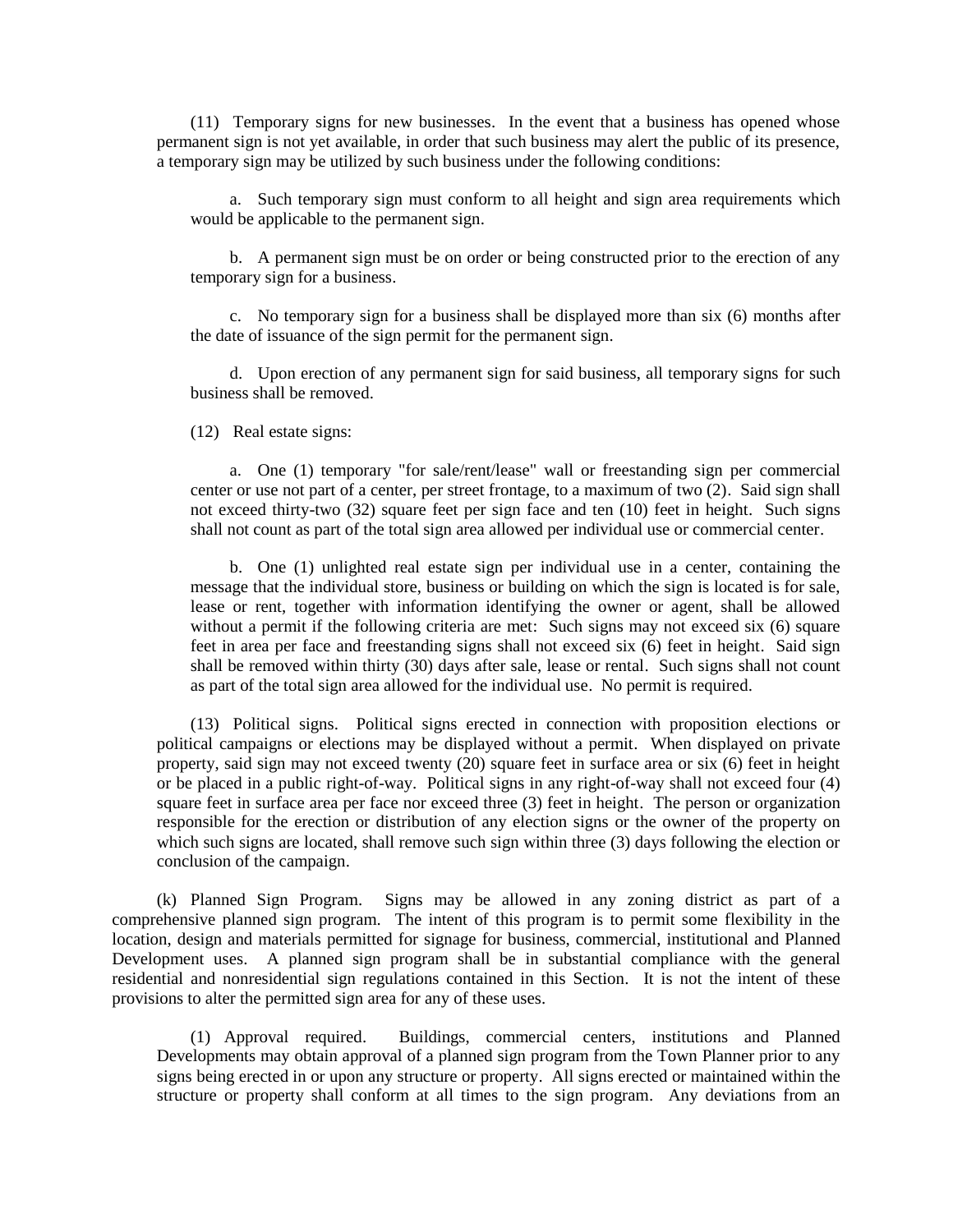approved planned sign program shall be unlawful unless and until a revised planned sign program is approved by the Town Planner. The Town Planner shall have the discretion to require Board of Trustees review of any sign program which may result in a significant visual impact or is located in an area which has a significant impact upon the image of the Town.

(2) Planned sign program application. An application for a planned sign program shall be filed with the Town Clerk. The application shall include a deposit for review of the planned sign program application by the Town Planner as denoted in the Town's Fee Schedule and three (3) copies or a number of copies as directed by Town staff, of at least the following information:

a. A copy of the approved site plan showing all existing or approved buildings with the dimensions of building frontage and square footage for each building on site.

d. Building elevation drawing or sketches indicating the exterior surface design details of all buildings on the site.

c. Drawings or photo simulation, to scale, indicating the size, materials, method and intensity of illumination, height, color, sign area and general location of all signs proposed to be included within the planned sign program.

d. For buildings whose tenants have not been determined, the location, materials, method and intensity of illumination and maximum area for each sign that an individual business will be allowed to display.

(3) Failure to comply with an approved planned sign program. A permit for a new planned sign program shall be obtained within ninety (90) days of receipt of notice from the Town Planner that an existing sign program for any structure does not satisfy the terms of the approved planned sign program or if signs displayed in or upon any structure do not comply with the provisions of this Section.

(4) The following signs shall only be allowed when approved as part of a planned sign program, a site review or a site plan amendment by the Town Planner.

a. Signs or building accents which use exposed neon.

b. Illuminated window signs.

c. Awnings, canopies and marquees.

d. Projecting signs.

e. Signs with interchangeable copy or electronic message.

f. Gasoline station price. Price signs shall be integrated into a monument sign that identifies the gasoline station.

g. Corporate trademarked identities, logos or colors when integrated into signs, building colors or building themes.

(5) The Town Planner shall have the authority to approve, approve with conditions or deny these applications based upon one (1) or more of the following: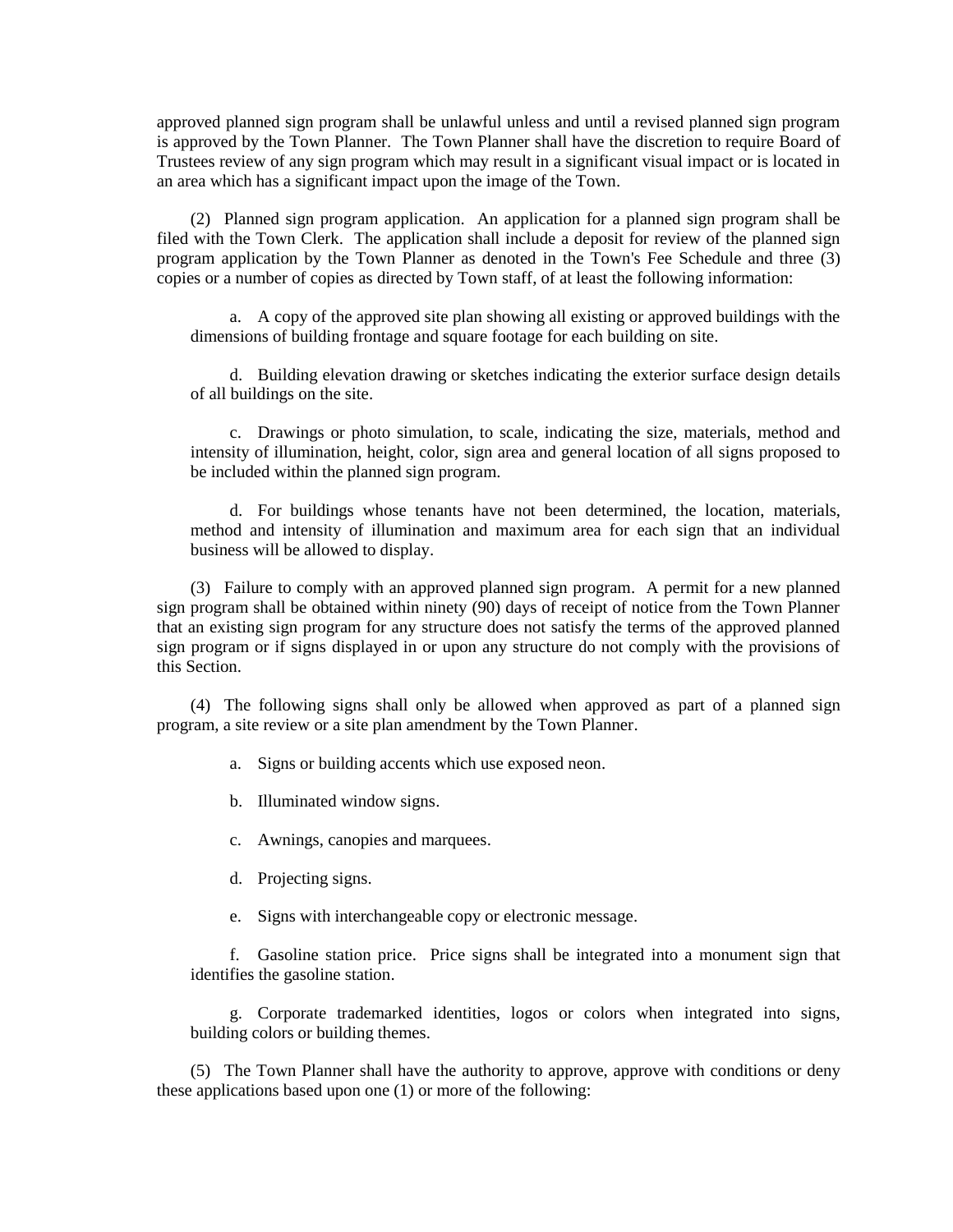- a. The quality of the proposed signs.
- b. The visual impact of the proposed signs.
- c. Compatibility with the surrounding uses and buildings.

(l) Enforcement. Any sign not expressly allowed by this Section is prohibited. The Town shall be vested with the duty of enforcing this Section and, in performance of such duty, shall be empowered and directed to:

(1) Issue permits. To issue permits to construct, alter or repair signs which conform to the provisions of this Chapter. The expiration date for such permits shall be specified in each permit and, with respect to installation of signs, shall not exceed one hundred eighty (180) days and shall be issued in conjunction with building permits.

(2) Determine conformance. To ascertain that all signs, constructions and all reconstructions or modifications of existing signs are built or constructed in conformance with all Town regulations.

(3) Legal action. In addition to those penalties set forth in Section 16-1-100 of this Chapter, the Town is hereby authorized to take appropriate action in a court of competent jurisdiction, including the Municipal Court, to: (a) abate or remove unsafe or dangerous signs pursuant to the provisions of applicable Town nuisance regulations or any other applicable regulations; and (b) seek removal of illegal signs as a remedy in the Municipal Court. The Town is specifically authorized to impose fines not to exceed four hundred ninety-nine dollars (\$499.00) per day per violation and, in addition, to seek restitution for any costs associated with the abatement of illegal signs and the enforcement of these sign regulations. The Town is further authorized to immediately remove any signs placed on Town property not in compliance with these regulations.

(4) Right to appeal. Any person who has been ordered to alter or remove any sign, or any person whose application for a sign permit has been denied because of conflict with regulations stated herein, may appeal to the Board of Adjustment by serving a written notice to the Town within ten (10) working days of the order or denial. An applicant may also appeal to the Board of Adjustment an alleged error by the Town or staff.

(m) Nonconforming Signs.

(1) Definition of nonconforming signs. A *nonconforming sign* shall be any sign which:

a. Was lawfully maintained on the effective date of the ordinance from which the provisions of this Chapter concerning nonconformity derive and had been lawfully erected in accordance with the provisions of any prior zoning ordinance but which sign does not conform to the limitations established by this Chapter in the district in which the sign is located; or

b. Was lawfully maintained and erected on or after the effective date of the ordinance from which the provisions of this Chapter concerning nonconformity derive in accordance with the provisions of this Chapter but which sign, by reason of amendment to this Chapter, after the effective date of said ordinance, does not conform to the limitations established by the amendment in the district in which the sign is located.